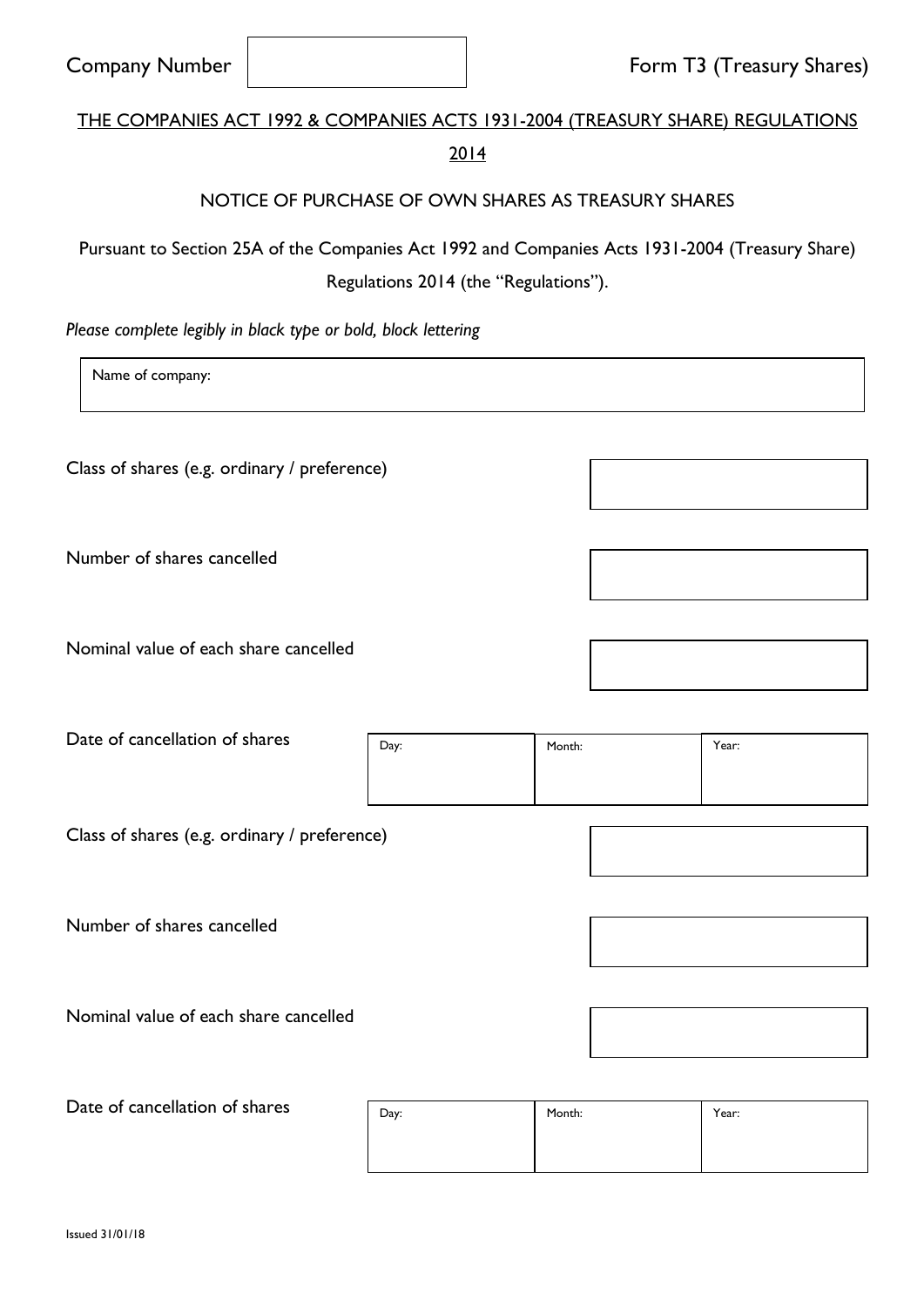| <b>Company Number</b> |  |  |
|-----------------------|--|--|
|-----------------------|--|--|

Class of shares (e.g. ordinary / preference)

Number of shares cancelled

Nominal value of each share cancelled

Date of cancellation of shares Class of shares (e.g. ordinary / preference) Day: **Nonth:** Nonth: **Year:** Year:

Number of shares cancelled

Nominal value of each share cancelled

Date of cancellation of shares Day: Month: Year:

Class of shares (e.g. ordinary / preference)

Number of shares cancelled

Nominal value of each share cancelled

Date of cancellation of shares

| Day: | Month: | Year: |
|------|--------|-------|
|      |        |       |
|      |        |       |

Issued 31/01/18